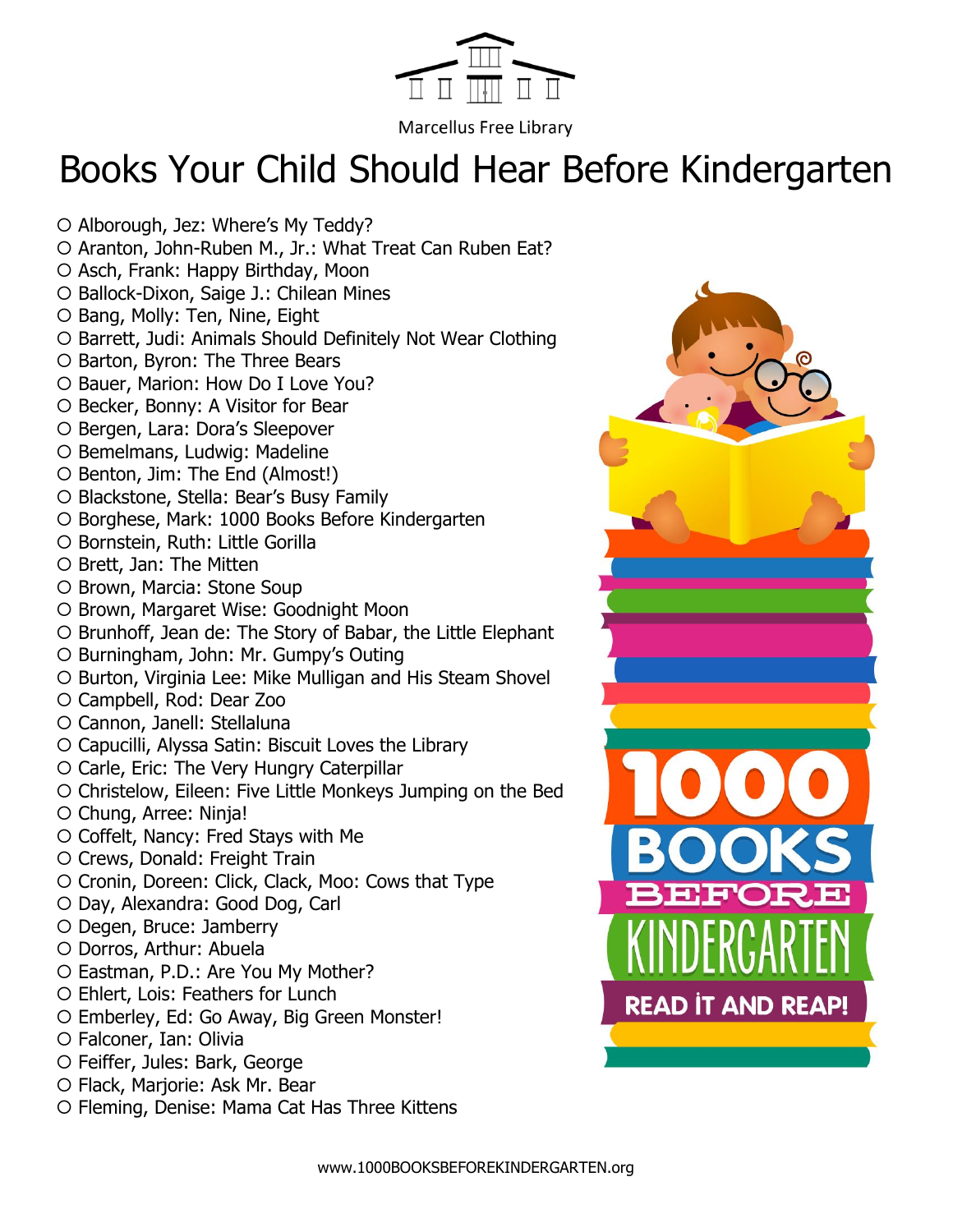- $\circ$  Fox, Mem: Where is the Green Sheep? Freeman, Don: Corduroy Gag, Wanda: Millions of Cats Galdone, Paul: The Three Little Pigs Gerstein, Mordicai: The Man Who Walked Between the Towers Goble, Paul: The Girl Who Loved Wild Horses Guarino, Deborah: Is Your Mama a Llama? O Henkes, Kevin: Kitten's First Full Moon O Hill, Eric: Where's Spot O Ho, Minfong: Hush!: A Thai Lullaby O Hoban, Russell: Bread and Jam for Frances O Hoban, Tana: Is it Red? Is it Yellow? Is it Blue? An Adventure in Color O Hoffman, Mary: Amazing Grace O Holabird, Katherine: Angelina Ballerina Hutchins, Pat: Rosie's Walk  $\circ$  Jenkins, Steve: What do you do with a tail like this? Johnson, Crockett: Harold and the Purple Crayon Juster, Norton: The Hello, Goodbye Window O Kasza, Keiko: The Wolf's Chicken Stew O Keats, Ezra Jack: The Snowy Day  $\circ$  Kennedy, Jimmy: The Teddy Bears' Picnic  $\circ$  Kent, Jack: The Caterpillar and the Polliwog O Kimmel, Eric: Anansi and the Moss-Covered Rock O Kraus, Robert: Whose Mouse are You? O Kraus, Ruth: The Carrot Seed O Krosoczka, Jarrett: Baghead Landers, Ace: I Am An Ice Cream Truck O Leaf, Munro: The Story of Ferdinand Lester, Mike: A is for Salad Lionni, Leo: Little Blue and Little Yellow Lobel, Anita: On Market Street Lobel, Arnold: Frog and Toad Are Friends London, Jonathan: Froggy Gets Dressed O Martin, Bill: Brown Bear, Brown Bear, What Do You See? O Martin, Bill: Chicka Chicka Boom Boom O Mayer, Mercer: Frog Goes to Dinner O McBratney, Sam: Guess How Much I Love You O McCloskey, Robert: Make Way for Ducklings O McFarland, Lyn: Widget O McKissack, Pat: Goin' Someplace Special **READ IT AND REAP!** O McLimans, David: Gone Wild: An Endangered Alphabet O McMullan, Kate and Jim: I Stink! O McPhail, David: Pigs Aplenty, Pigs Galore
	- O Meddaugh, Susan: Martha Speaks